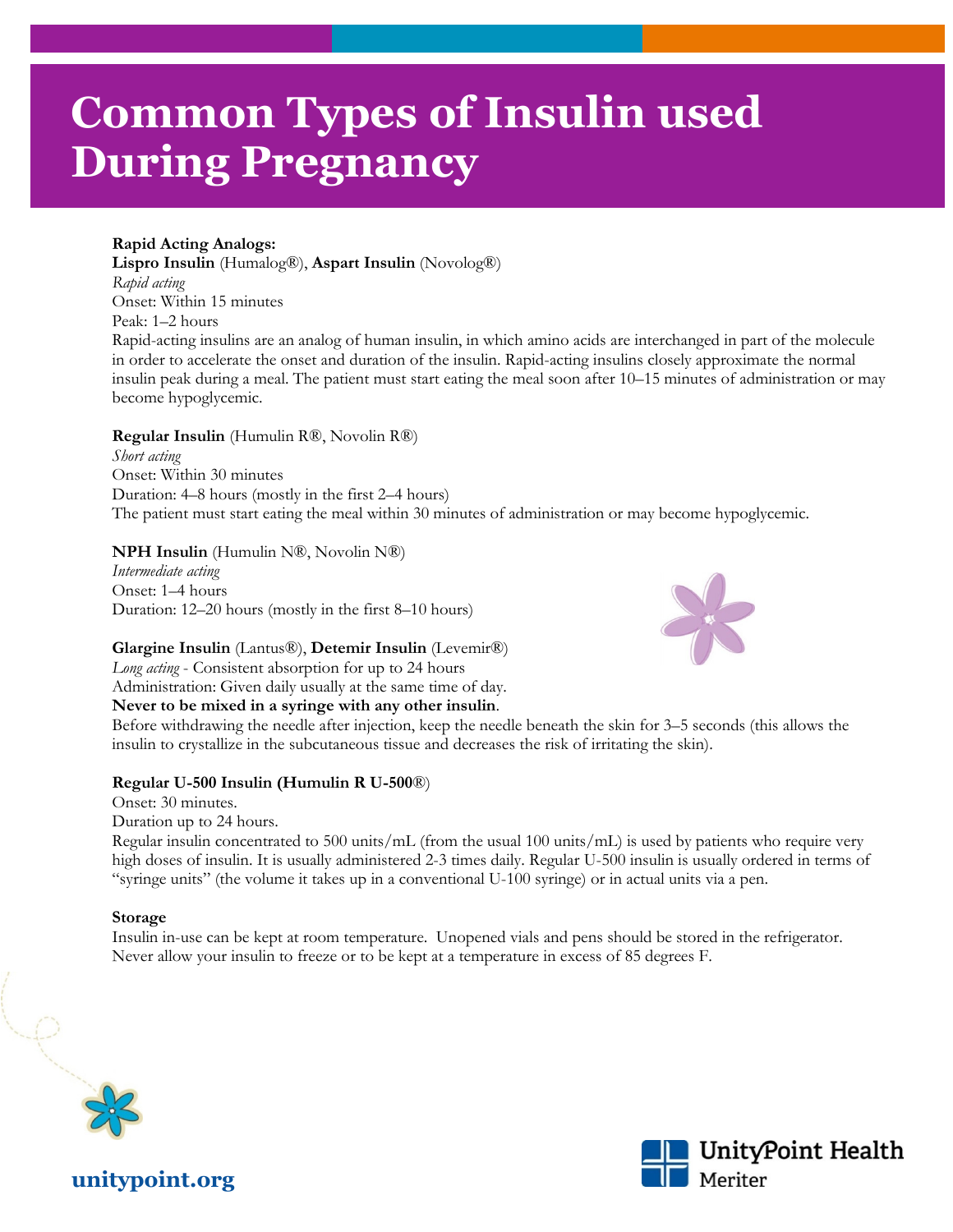#### **Length of Use**

- Vials can be used for 28 days or 1 month
	- Except for U500 Humulin R 40 days
- Pens:
	- NPH Pen 14 days
	- Humalog (U100/U200) and Novolog Pens 28 days
	- Levemir Flextouch Pen 42 days
	- U500 Humulin R Kwikpen 28 days

**Do Not Share** your insulin vials/pens and needles as blood-borne illnesses such as hepatitis and HIV can be transmitted through this practice.

| Type of<br>insulin      | Generic<br>name     | Approximate duration of SC insulin<br>$\overline{4}$<br>$\Omega$<br>24 | 8 | (in hours)<br>12 | 16 | 20 | <b>Brand</b><br>name              | Manufacturer            |
|-------------------------|---------------------|------------------------------------------------------------------------|---|------------------|----|----|-----------------------------------|-------------------------|
| Rapid-acting            | lispro<br>aspart    |                                                                        |   |                  |    |    | Humalog<br>Novolog                | Lilly<br>Novo Nordisk   |
| Short-acting            | Regular             |                                                                        |   |                  |    |    | Humulin R<br>Novolin R            | Lilly<br>Novo Nordisk   |
| Intermediate-<br>acting | <b>NPH</b>          |                                                                        |   |                  |    |    | Humulin N<br>Novolin <sub>N</sub> | Lilly<br>Novo Nordisk   |
| Long-acting<br>$**$     | glargine<br>detemir |                                                                        |   |                  |    |    | Lantus<br>Levemir                 | Aventis<br>Novo Nordisk |

## **Types of Insulin**

\*The duration of Regular U-500 insulin varies considerably from one person to another, usually requiring 2-3 injections/day.

\*\*For some people, long-acting insulins last less than 24 hours so they may require 2 injections/day. \*\*\*Glargine is not typically used during pregnancy.





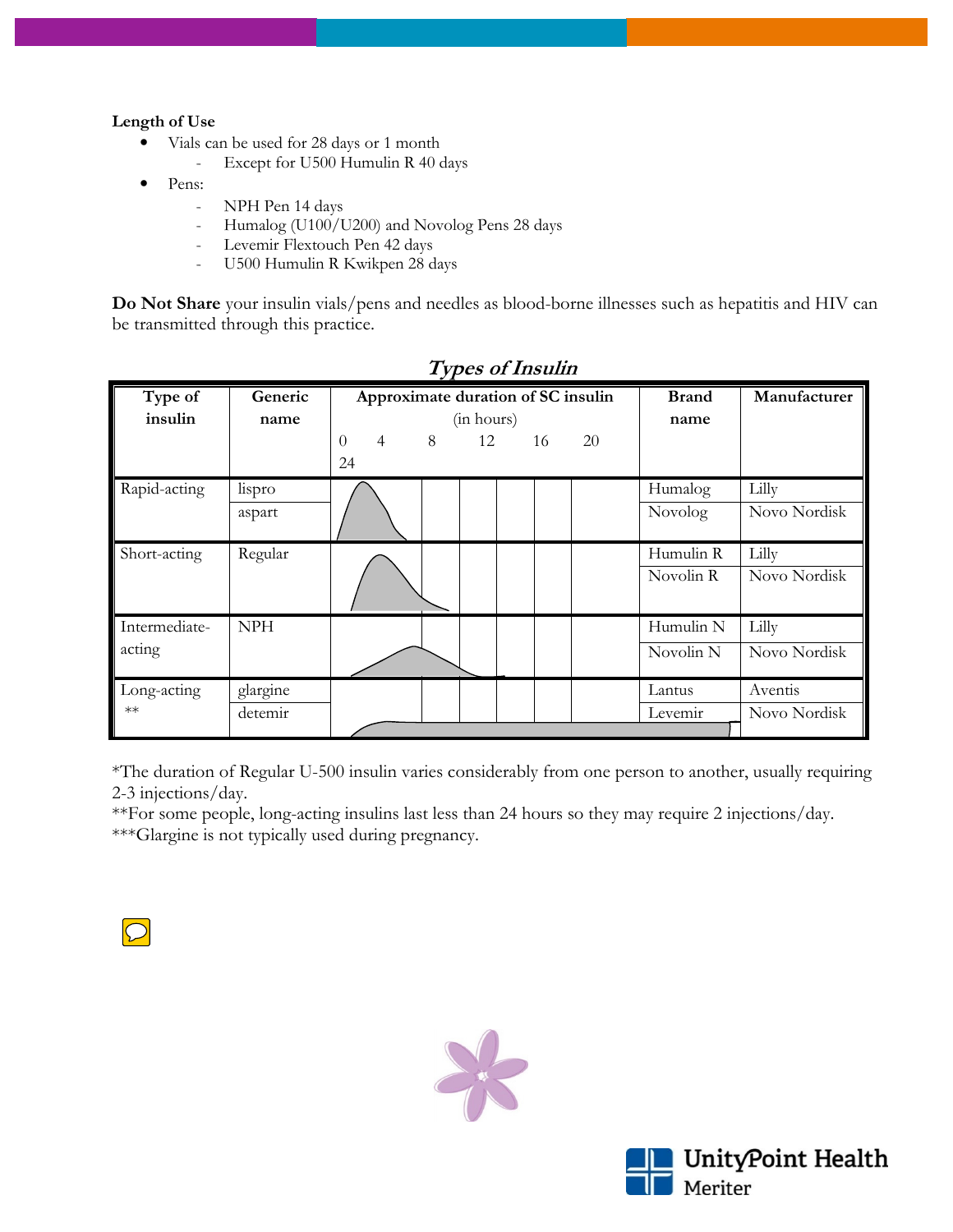**Common insulin regimens used during pregnancy:** 

- **Lispro/aspart insulin and NPH or Levemir insulin before morning meal and at bedtime.**
- **Lispro/aspart insulin before each meal and NPH or levemir insulin at bedtime.**

#### **Important notes about your regimen:**

- The fast acting insulin covers mealtime insulin needs, while slower activing insulin covers background (basal) insulin needs.
- NPH insulin has a peak after 5 hours, with am dosing this could cover the lunch meal. If lunch is later than 5 hours after am NPH is taken, a low glucose can occur.
- Correction (sliding scale) insulin may be required when blood levels are unstable. The role of correction insulin is limited because it is always retrospective, looking back, trying to lower the glucose level that has already become excessive.

The goal of insulin therapy is to provide the right amount of insulin to cover the anticipated insulin needs.

If you have questions contact the Perinatal Clinic's Diabetes Educator

at (608) 417-5703 or the Perinatal Clinic at (608) 417-6667

*The UnityPoint Health-Meriter Center for Perinatal Care has been Recognized by the* 

*American Diabetes Association for Quality Self-Management Education\* and support.*